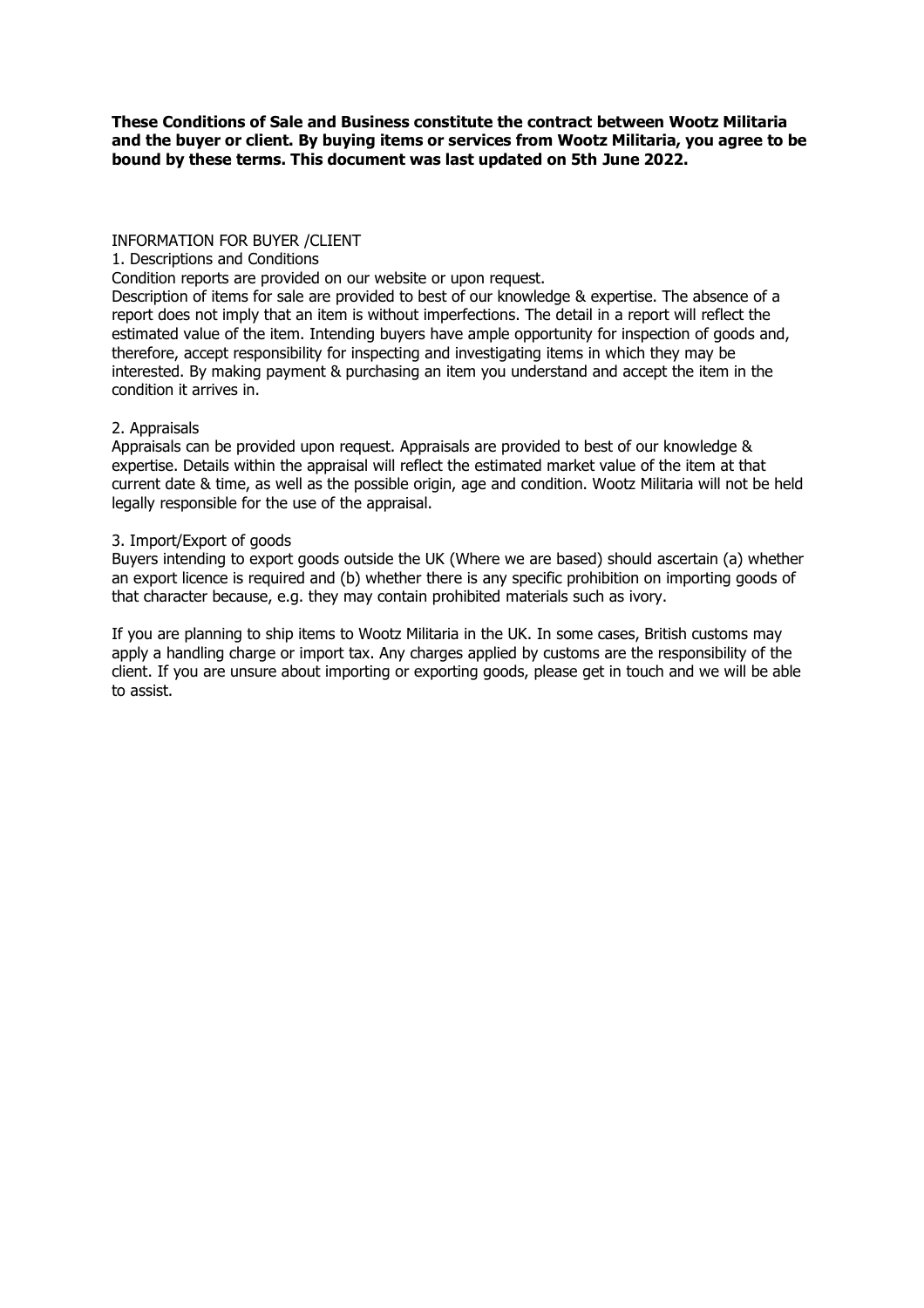## 4. Items being sent for appraisal or restoration

If the client has purchased an agreed level of restoration service from Wootz Militaria. The client is solely responsible for the safe delivery of any items being sent to us. Wootz Militaria takes every precaution and use industry best practices when working with antiques. There will always be a level of risk associated with restoring an antique object depending on its age and construction. With this in mind the client understands all risks involved and by sending an item for restoration accepts total responsibility. Once the restoration process has finished the item would be sent back to the client using an agreed courier/postal services. Once the item leaves us via the courier or postal services it is no longer the responsibility of Wootz Militaria.

The client will have the opportunity to examine their object after restoration has been completed to ensure that the client is satisfied. The client is responsible for examining their object post restoration, in person on collection or via images that have been provided by email. Once the client's restored objects have been completed and returned to the client, Wootz Militaria accepts no further liability. The client must understand that restored items can deteriorate over time given the nature of materials such as metal or wood. It is impossible to preserve items for a significant period over time unless you have purchased a lifetime care package. It is the client's responsibility to arrange on going preservation of their own objects.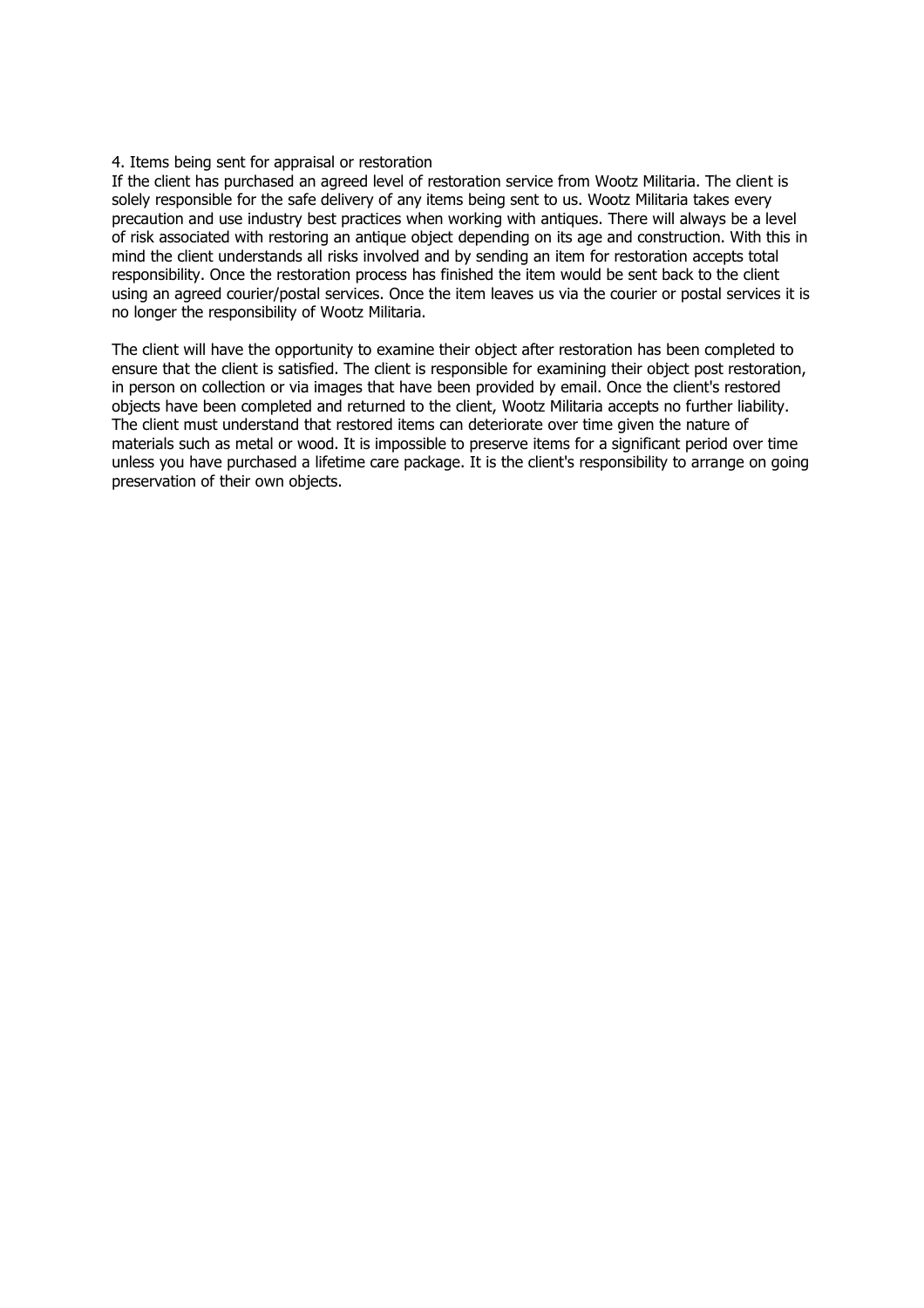# 5. Items containing ivory

In this section, the word ivory will be used to refer to Elephant ivory. Wootz Militaria abides by the [Ivory Act 2018](https://www.gov.uk/government/publications/ivory-act-2018-enforcement-and-civil-sanctions/ivory-act-2018-enforcement-and-civil-sanctions#:~:text=The%20Ivory%20Act%202018%20bans,else%20to%20deal%20in%20ivory.) which restricts and limits the purchase and sales of objects containing more than 10% volume of ivory. We suggest that all clients planning on using our services familiarise themselves with the [Ivory Act 2018](https://www.gov.uk/government/publications/ivory-act-2018-enforcement-and-civil-sanctions/ivory-act-2018-enforcement-and-civil-sanctions#:~:text=The%20Ivory%20Act%202018%20bans,else%20to%20deal%20in%20ivory.) to ensure adherence to the law. From the 6<sup>th</sup> June 2022, Wootz Militaria will not be purchasing or brokering the sale of any objects that do not have a valid (APHA) exemption certificate.

Objects that are restricted as per the [Ivory Act 2018](https://www.gov.uk/government/publications/ivory-act-2018-enforcement-and-civil-sanctions/ivory-act-2018-enforcement-and-civil-sanctions#:~:text=The%20Ivory%20Act%202018%20bans,else%20to%20deal%20in%20ivory.) can still be sent to Wootz Militaria for cleaning, maintenance, repair, research and restoration, but with clear instructions indicating that the items are not for sale or trade, unless you have a valid (APHA) exemption certificate. Items sent to Wootz Militaria will be returned to the client as soon as the services have been provided. It is important to note, that besides from consolidating broken or damaged objects, Wootz Militaria will not rework or carve any ivory objects.

Wootz Militaria will not ship items containing ivory to the EU. We highly recommend clients outside the UK to visit their local CITES website or office for guidance on shipping or the possible need for a CITES certificate.

If you have any further questions, you can call us on +44 333 44444 60